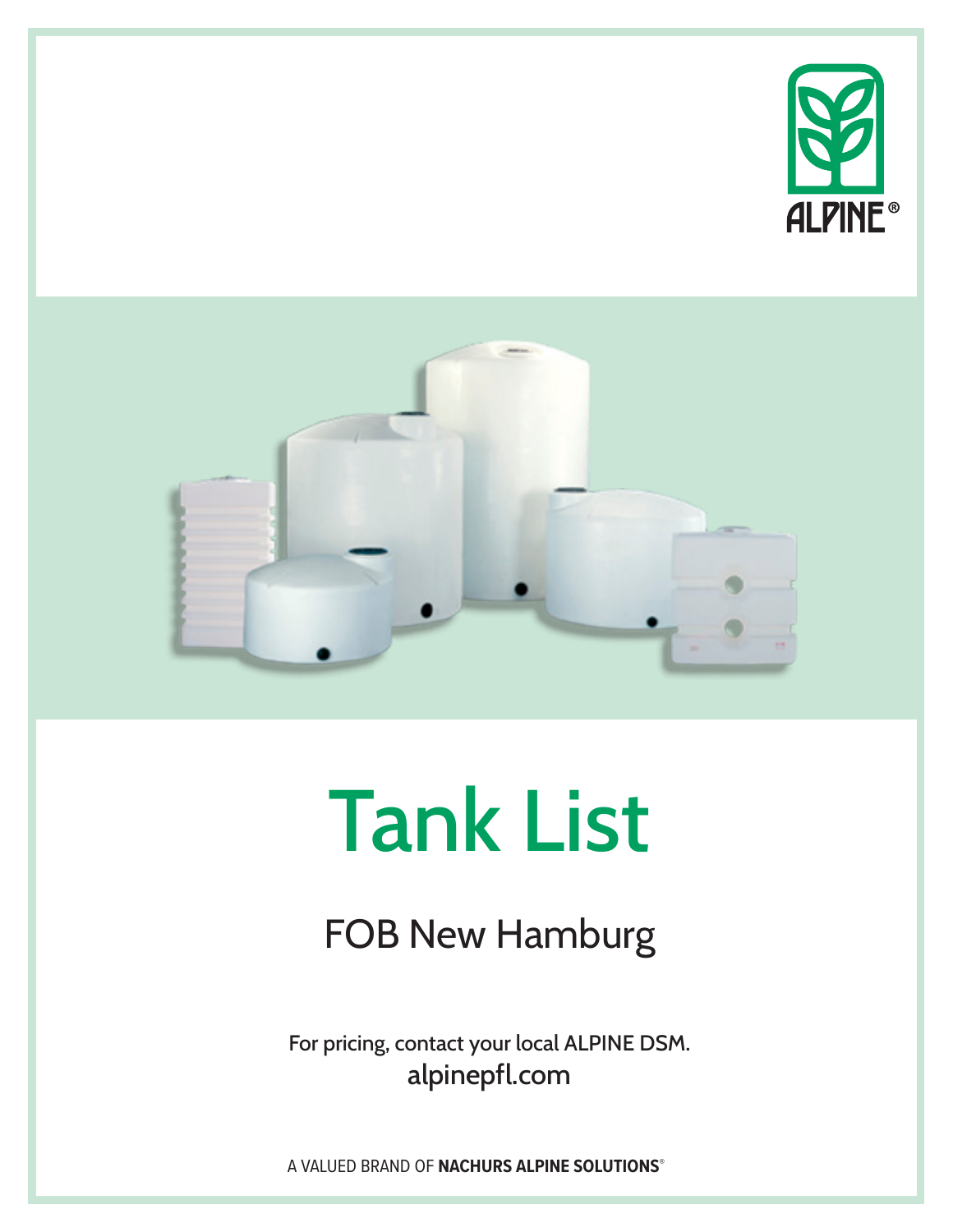![](_page_1_Picture_0.jpeg)

# Dealers and Agents:

Please note…

In order to facilitate the Parts Department in the receiving and processing of your Parts and/or Tank orders in a more efficient and less time consuming manner, please submit your order by fax or e-mail whenever possible.

Please insert "ORDER" in the subject line of your e-mail.

The contact information is as below:

| Parts Fax: | 519.662.3682   800.807.4668  |
|------------|------------------------------|
| Phone:     | 519.662.2352   800.265.2268  |
|            | Fred Follings - ext. 639     |
|            | Tim Fewkes – ext 636         |
| Email:     | follingsf@nachurs-alpine.com |
|            | fewkest@nachurs-alpine.com   |

Your co-operation in this endeavor is greatly appreciated.

Thank you,

ALPINE**®** Tanks and Parts Department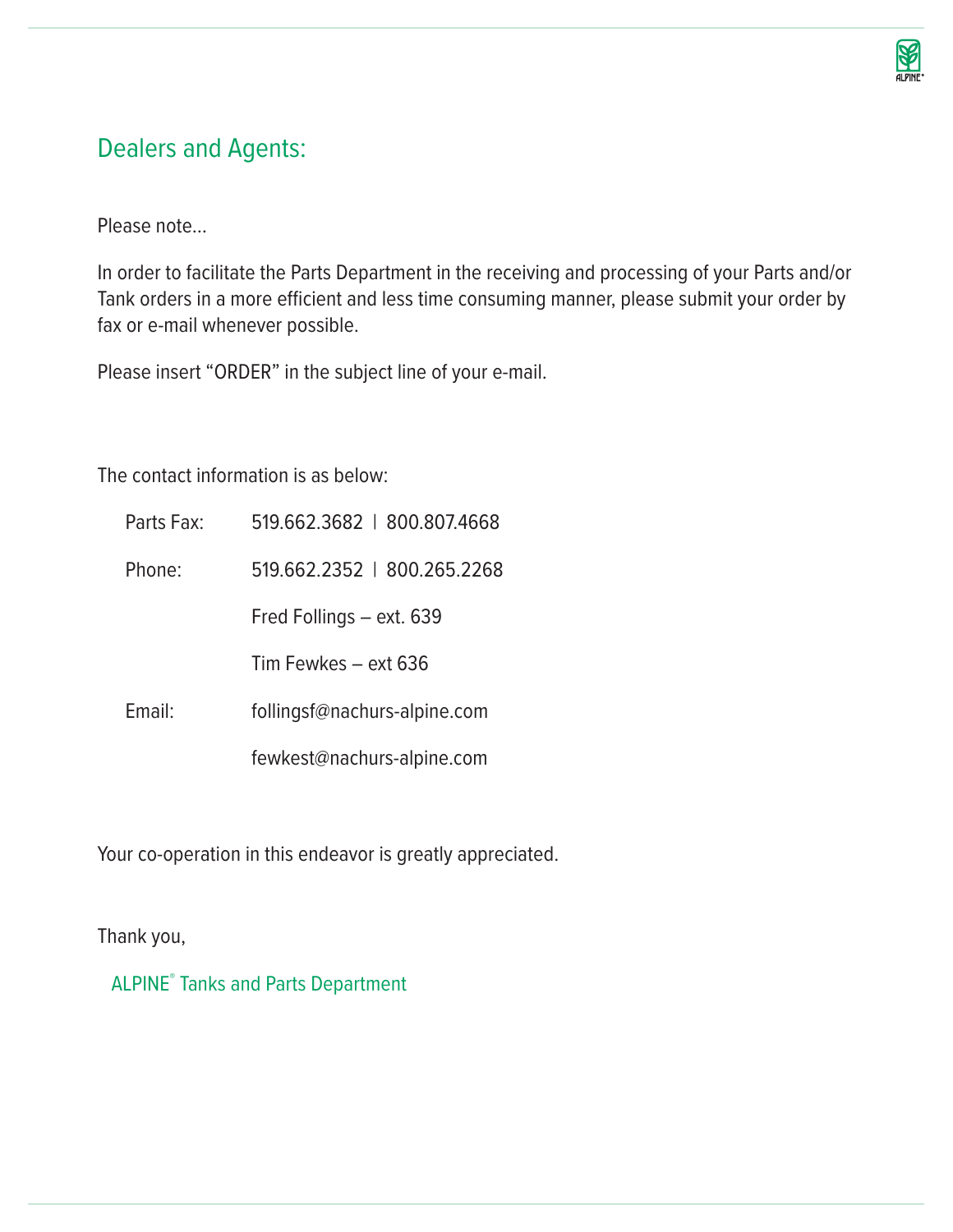CND FOB NH - CND FOB NH -<br>Contact your local ALPINE DSM for pricing

![](_page_2_Picture_2.jpeg)

# **VERTICAL STORAGE TANKS**

| CAPACITY<br><b>DIAMETER</b><br><b>HEIGHT</b><br><b>HEAVY</b><br>PREMIUM<br>25<br>18<br>29<br>41867<br>50<br>18<br>53<br>41865<br>65<br>23<br>43<br>45192<br>75<br>23<br>49<br>41863<br>100<br>28<br>43<br>41861<br>105<br>23<br>63<br>40803<br>120<br>38<br>31<br>40318<br>150<br>30<br>56<br>41859<br>160<br>28<br>69<br>44536<br>31<br>165<br>56<br>40281<br>200<br>30<br>72<br>41856<br>210<br>32<br>67<br>47401<br>220<br>42<br>44<br>40320<br>31<br>225<br>77<br>44538<br>250<br>30<br>89<br>41854<br>300<br>36<br>79<br>40213<br>305<br>46<br>50<br>40302<br>310<br>32<br>94<br>43625<br>500<br>48<br>73<br>40148<br>550<br>67<br>44<br>40023<br>750<br>48<br>103<br>40606<br>850<br>48<br>118<br>42214<br>64<br>80<br>40154<br>1000<br>40152<br>**1050<br>48<br>134<br>44818<br>44820<br>87<br>53<br>1100<br>40070<br>40081<br>1500<br>64<br>116<br>40144<br>40146<br>1550<br>87<br>67<br>40235<br>40236<br>1700<br>87<br>74<br>40010<br>40012<br>2100<br>87<br>89<br>40178<br>40241<br>2500<br>95<br>91<br>40051<br>40052<br>3000, 3" fitting<br>95<br>109<br>43092<br>43093<br>**4000<br>102<br>125<br>40312<br>102<br>131<br>**4200<br>41403<br>152<br>40166<br>**5000<br>102<br>40164<br>**6000<br>102<br>182<br>40233<br>40226<br>119<br>40659<br>**6100<br>140<br>40661<br>119<br>150<br>40224<br>40232<br>**6500<br>119<br>176<br>40665<br>**7800<br>40663<br>141<br>146<br>43618<br>43620<br>**9000<br>141<br>160<br>43128<br>43130<br>**10000<br>**12000<br>141<br>193<br>43919<br>43921<br>165<br>186<br>43821<br>43823<br>**15000 | U.S. GALLON | OVERALL | PART# | PART# |
|-----------------------------------------------------------------------------------------------------------------------------------------------------------------------------------------------------------------------------------------------------------------------------------------------------------------------------------------------------------------------------------------------------------------------------------------------------------------------------------------------------------------------------------------------------------------------------------------------------------------------------------------------------------------------------------------------------------------------------------------------------------------------------------------------------------------------------------------------------------------------------------------------------------------------------------------------------------------------------------------------------------------------------------------------------------------------------------------------------------------------------------------------------------------------------------------------------------------------------------------------------------------------------------------------------------------------------------------------------------------------------------------------------------------------------------------------------------------------------------------------------------------------------------------------------|-------------|---------|-------|-------|
|                                                                                                                                                                                                                                                                                                                                                                                                                                                                                                                                                                                                                                                                                                                                                                                                                                                                                                                                                                                                                                                                                                                                                                                                                                                                                                                                                                                                                                                                                                                                                     |             |         |       |       |
|                                                                                                                                                                                                                                                                                                                                                                                                                                                                                                                                                                                                                                                                                                                                                                                                                                                                                                                                                                                                                                                                                                                                                                                                                                                                                                                                                                                                                                                                                                                                                     |             |         |       |       |
|                                                                                                                                                                                                                                                                                                                                                                                                                                                                                                                                                                                                                                                                                                                                                                                                                                                                                                                                                                                                                                                                                                                                                                                                                                                                                                                                                                                                                                                                                                                                                     |             |         |       |       |
|                                                                                                                                                                                                                                                                                                                                                                                                                                                                                                                                                                                                                                                                                                                                                                                                                                                                                                                                                                                                                                                                                                                                                                                                                                                                                                                                                                                                                                                                                                                                                     |             |         |       |       |
|                                                                                                                                                                                                                                                                                                                                                                                                                                                                                                                                                                                                                                                                                                                                                                                                                                                                                                                                                                                                                                                                                                                                                                                                                                                                                                                                                                                                                                                                                                                                                     |             |         |       |       |
|                                                                                                                                                                                                                                                                                                                                                                                                                                                                                                                                                                                                                                                                                                                                                                                                                                                                                                                                                                                                                                                                                                                                                                                                                                                                                                                                                                                                                                                                                                                                                     |             |         |       |       |
|                                                                                                                                                                                                                                                                                                                                                                                                                                                                                                                                                                                                                                                                                                                                                                                                                                                                                                                                                                                                                                                                                                                                                                                                                                                                                                                                                                                                                                                                                                                                                     |             |         |       |       |
|                                                                                                                                                                                                                                                                                                                                                                                                                                                                                                                                                                                                                                                                                                                                                                                                                                                                                                                                                                                                                                                                                                                                                                                                                                                                                                                                                                                                                                                                                                                                                     |             |         |       |       |
|                                                                                                                                                                                                                                                                                                                                                                                                                                                                                                                                                                                                                                                                                                                                                                                                                                                                                                                                                                                                                                                                                                                                                                                                                                                                                                                                                                                                                                                                                                                                                     |             |         |       |       |
|                                                                                                                                                                                                                                                                                                                                                                                                                                                                                                                                                                                                                                                                                                                                                                                                                                                                                                                                                                                                                                                                                                                                                                                                                                                                                                                                                                                                                                                                                                                                                     |             |         |       |       |
|                                                                                                                                                                                                                                                                                                                                                                                                                                                                                                                                                                                                                                                                                                                                                                                                                                                                                                                                                                                                                                                                                                                                                                                                                                                                                                                                                                                                                                                                                                                                                     |             |         |       |       |
|                                                                                                                                                                                                                                                                                                                                                                                                                                                                                                                                                                                                                                                                                                                                                                                                                                                                                                                                                                                                                                                                                                                                                                                                                                                                                                                                                                                                                                                                                                                                                     |             |         |       |       |
|                                                                                                                                                                                                                                                                                                                                                                                                                                                                                                                                                                                                                                                                                                                                                                                                                                                                                                                                                                                                                                                                                                                                                                                                                                                                                                                                                                                                                                                                                                                                                     |             |         |       |       |
|                                                                                                                                                                                                                                                                                                                                                                                                                                                                                                                                                                                                                                                                                                                                                                                                                                                                                                                                                                                                                                                                                                                                                                                                                                                                                                                                                                                                                                                                                                                                                     |             |         |       |       |
|                                                                                                                                                                                                                                                                                                                                                                                                                                                                                                                                                                                                                                                                                                                                                                                                                                                                                                                                                                                                                                                                                                                                                                                                                                                                                                                                                                                                                                                                                                                                                     |             |         |       |       |
|                                                                                                                                                                                                                                                                                                                                                                                                                                                                                                                                                                                                                                                                                                                                                                                                                                                                                                                                                                                                                                                                                                                                                                                                                                                                                                                                                                                                                                                                                                                                                     |             |         |       |       |
|                                                                                                                                                                                                                                                                                                                                                                                                                                                                                                                                                                                                                                                                                                                                                                                                                                                                                                                                                                                                                                                                                                                                                                                                                                                                                                                                                                                                                                                                                                                                                     |             |         |       |       |
|                                                                                                                                                                                                                                                                                                                                                                                                                                                                                                                                                                                                                                                                                                                                                                                                                                                                                                                                                                                                                                                                                                                                                                                                                                                                                                                                                                                                                                                                                                                                                     |             |         |       |       |
|                                                                                                                                                                                                                                                                                                                                                                                                                                                                                                                                                                                                                                                                                                                                                                                                                                                                                                                                                                                                                                                                                                                                                                                                                                                                                                                                                                                                                                                                                                                                                     |             |         |       |       |
|                                                                                                                                                                                                                                                                                                                                                                                                                                                                                                                                                                                                                                                                                                                                                                                                                                                                                                                                                                                                                                                                                                                                                                                                                                                                                                                                                                                                                                                                                                                                                     |             |         |       |       |
|                                                                                                                                                                                                                                                                                                                                                                                                                                                                                                                                                                                                                                                                                                                                                                                                                                                                                                                                                                                                                                                                                                                                                                                                                                                                                                                                                                                                                                                                                                                                                     |             |         |       |       |
|                                                                                                                                                                                                                                                                                                                                                                                                                                                                                                                                                                                                                                                                                                                                                                                                                                                                                                                                                                                                                                                                                                                                                                                                                                                                                                                                                                                                                                                                                                                                                     |             |         |       |       |
|                                                                                                                                                                                                                                                                                                                                                                                                                                                                                                                                                                                                                                                                                                                                                                                                                                                                                                                                                                                                                                                                                                                                                                                                                                                                                                                                                                                                                                                                                                                                                     |             |         |       |       |
|                                                                                                                                                                                                                                                                                                                                                                                                                                                                                                                                                                                                                                                                                                                                                                                                                                                                                                                                                                                                                                                                                                                                                                                                                                                                                                                                                                                                                                                                                                                                                     |             |         |       |       |
|                                                                                                                                                                                                                                                                                                                                                                                                                                                                                                                                                                                                                                                                                                                                                                                                                                                                                                                                                                                                                                                                                                                                                                                                                                                                                                                                                                                                                                                                                                                                                     |             |         |       |       |
|                                                                                                                                                                                                                                                                                                                                                                                                                                                                                                                                                                                                                                                                                                                                                                                                                                                                                                                                                                                                                                                                                                                                                                                                                                                                                                                                                                                                                                                                                                                                                     |             |         |       |       |
|                                                                                                                                                                                                                                                                                                                                                                                                                                                                                                                                                                                                                                                                                                                                                                                                                                                                                                                                                                                                                                                                                                                                                                                                                                                                                                                                                                                                                                                                                                                                                     |             |         |       |       |
|                                                                                                                                                                                                                                                                                                                                                                                                                                                                                                                                                                                                                                                                                                                                                                                                                                                                                                                                                                                                                                                                                                                                                                                                                                                                                                                                                                                                                                                                                                                                                     |             |         |       |       |
|                                                                                                                                                                                                                                                                                                                                                                                                                                                                                                                                                                                                                                                                                                                                                                                                                                                                                                                                                                                                                                                                                                                                                                                                                                                                                                                                                                                                                                                                                                                                                     |             |         |       |       |
|                                                                                                                                                                                                                                                                                                                                                                                                                                                                                                                                                                                                                                                                                                                                                                                                                                                                                                                                                                                                                                                                                                                                                                                                                                                                                                                                                                                                                                                                                                                                                     |             |         |       |       |
|                                                                                                                                                                                                                                                                                                                                                                                                                                                                                                                                                                                                                                                                                                                                                                                                                                                                                                                                                                                                                                                                                                                                                                                                                                                                                                                                                                                                                                                                                                                                                     |             |         |       |       |
|                                                                                                                                                                                                                                                                                                                                                                                                                                                                                                                                                                                                                                                                                                                                                                                                                                                                                                                                                                                                                                                                                                                                                                                                                                                                                                                                                                                                                                                                                                                                                     |             |         |       |       |
|                                                                                                                                                                                                                                                                                                                                                                                                                                                                                                                                                                                                                                                                                                                                                                                                                                                                                                                                                                                                                                                                                                                                                                                                                                                                                                                                                                                                                                                                                                                                                     |             |         |       |       |
|                                                                                                                                                                                                                                                                                                                                                                                                                                                                                                                                                                                                                                                                                                                                                                                                                                                                                                                                                                                                                                                                                                                                                                                                                                                                                                                                                                                                                                                                                                                                                     |             |         |       |       |
|                                                                                                                                                                                                                                                                                                                                                                                                                                                                                                                                                                                                                                                                                                                                                                                                                                                                                                                                                                                                                                                                                                                                                                                                                                                                                                                                                                                                                                                                                                                                                     |             |         |       |       |
|                                                                                                                                                                                                                                                                                                                                                                                                                                                                                                                                                                                                                                                                                                                                                                                                                                                                                                                                                                                                                                                                                                                                                                                                                                                                                                                                                                                                                                                                                                                                                     |             |         |       |       |
|                                                                                                                                                                                                                                                                                                                                                                                                                                                                                                                                                                                                                                                                                                                                                                                                                                                                                                                                                                                                                                                                                                                                                                                                                                                                                                                                                                                                                                                                                                                                                     |             |         |       |       |
|                                                                                                                                                                                                                                                                                                                                                                                                                                                                                                                                                                                                                                                                                                                                                                                                                                                                                                                                                                                                                                                                                                                                                                                                                                                                                                                                                                                                                                                                                                                                                     |             |         |       |       |
|                                                                                                                                                                                                                                                                                                                                                                                                                                                                                                                                                                                                                                                                                                                                                                                                                                                                                                                                                                                                                                                                                                                                                                                                                                                                                                                                                                                                                                                                                                                                                     |             |         |       |       |
|                                                                                                                                                                                                                                                                                                                                                                                                                                                                                                                                                                                                                                                                                                                                                                                                                                                                                                                                                                                                                                                                                                                                                                                                                                                                                                                                                                                                                                                                                                                                                     |             |         |       |       |
|                                                                                                                                                                                                                                                                                                                                                                                                                                                                                                                                                                                                                                                                                                                                                                                                                                                                                                                                                                                                                                                                                                                                                                                                                                                                                                                                                                                                                                                                                                                                                     |             |         |       |       |
|                                                                                                                                                                                                                                                                                                                                                                                                                                                                                                                                                                                                                                                                                                                                                                                                                                                                                                                                                                                                                                                                                                                                                                                                                                                                                                                                                                                                                                                                                                                                                     |             |         |       |       |
|                                                                                                                                                                                                                                                                                                                                                                                                                                                                                                                                                                                                                                                                                                                                                                                                                                                                                                                                                                                                                                                                                                                                                                                                                                                                                                                                                                                                                                                                                                                                                     |             |         |       |       |
|                                                                                                                                                                                                                                                                                                                                                                                                                                                                                                                                                                                                                                                                                                                                                                                                                                                                                                                                                                                                                                                                                                                                                                                                                                                                                                                                                                                                                                                                                                                                                     |             |         |       |       |
|                                                                                                                                                                                                                                                                                                                                                                                                                                                                                                                                                                                                                                                                                                                                                                                                                                                                                                                                                                                                                                                                                                                                                                                                                                                                                                                                                                                                                                                                                                                                                     |             |         |       |       |
| 165<br>242<br>**20000<br>43825<br>43827                                                                                                                                                                                                                                                                                                                                                                                                                                                                                                                                                                                                                                                                                                                                                                                                                                                                                                                                                                                                                                                                                                                                                                                                                                                                                                                                                                                                                                                                                                             |             |         |       |       |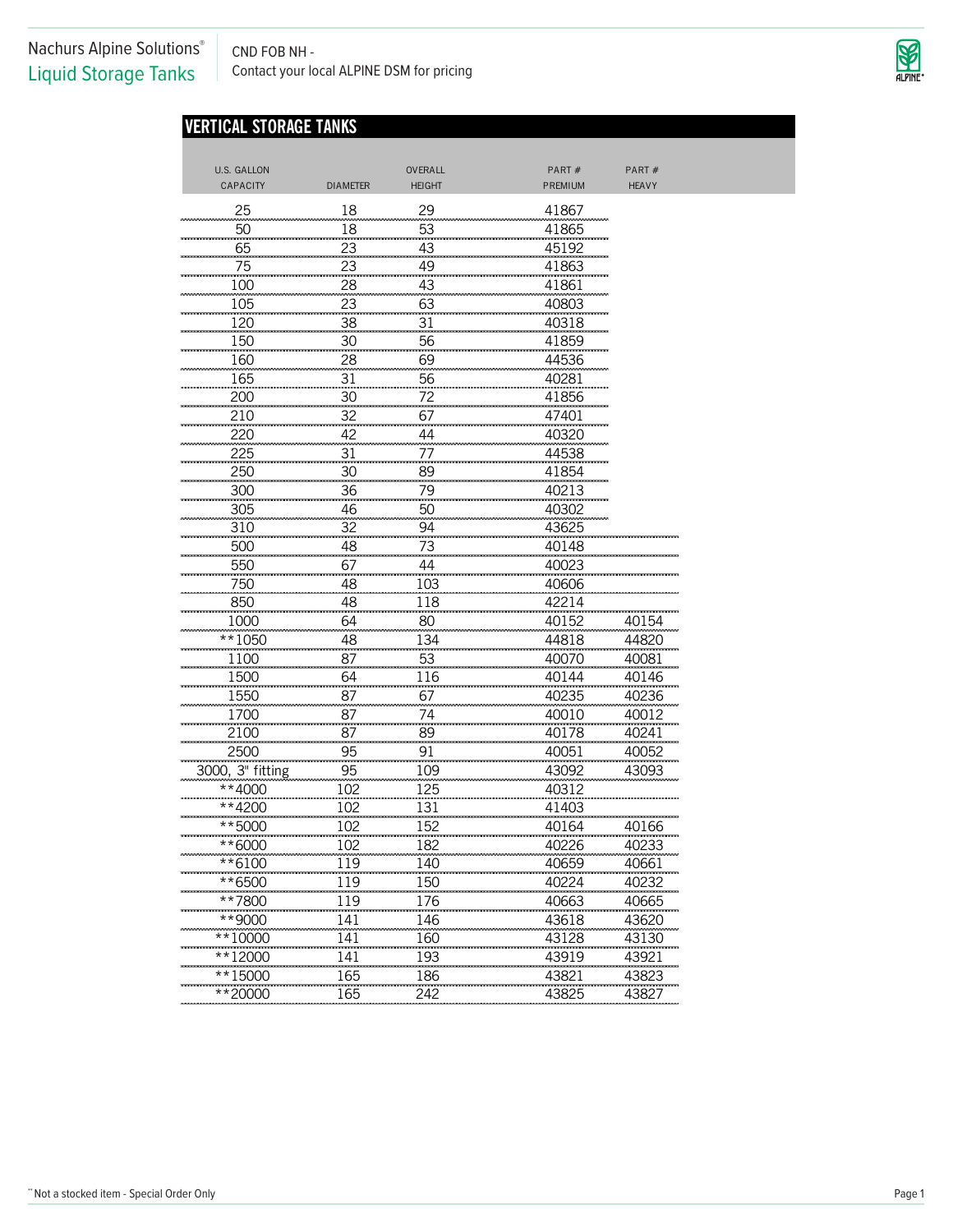CND FOB NH - CND FOB NH -<br>Contact your local ALPINE DSM for pricing

![](_page_3_Picture_2.jpeg)

# **ELLIPTICAL LEG TANKS**

| U.S. GALLON             |                           | OVERALL       |                 | PART $#$             | PART#                                        |
|-------------------------|---------------------------|---------------|-----------------|----------------------|----------------------------------------------|
| <b>CAPACITY</b>         | <b>WIDTH</b>              | <b>HEIGHT</b> | <b>LENGTH</b>   | PREMIUM              | <b>HEAVY</b>                                 |
| $**135$                 | 36                        | 26            | 56              | 44804                |                                              |
| **235<br>------------   | --------------------      | 32            | 66              | 44806                |                                              |
| 335                     | 48                        | 33            |                 | 42339<br>.           |                                              |
| 535<br>---------------- | 57                        | 39            | 80              | 42353                |                                              |
| 1035                    | 79                        | 54            | 89              | 40191                | 40192                                        |
| 1335                    | 66                        | 55            | 126             | 42927                | 42929                                        |
| 1635*                   |                           | 58            |                 | 40387                | 40388                                        |
| 2035*                   | 84<br>------------------- | 56            | 142<br>-------- | 40618<br>----------- | 1623<br><b><i><u>ANG MANAGERIA A</u></i></b> |
| **2650*                 | 88                        | 82            |                 | 45360                | 45362                                        |
| $2635*$<br>----------   | 90                        | 72            |                 | 40547                | 40283                                        |
| $3135*$                 | 88                        | 80            | 150             | 40686                | 40688                                        |
| **3250*                 | 88                        | 82            | 152             | 4597                 | 1599                                         |
|                         | 92                        | 75            | 192             | 267                  | 269                                          |

\*Available in black for same price

| <b>BANDS</b> | <b>BANDS</b><br><b>REQUIRED</b> | PART# |
|--------------|---------------------------------|-------|
| $**135$      |                                 | 64164 |
| **235        |                                 | 64165 |
| 335          |                                 | 63546 |
| 535          |                                 | 63547 |
| 1035         |                                 | 60325 |
| 1335         | З                               | 63642 |
| 1635         |                                 | 60586 |
| 2035         |                                 | 63840 |
| **2650       |                                 | 62097 |
| 2635         |                                 | 60353 |
| 3135         |                                 | 62097 |
| **3250       |                                 | 62097 |
| 4035         |                                 | 62832 |

#### **LADDERS**

| LADDLING             |  |
|----------------------|--|
| 2635/3135            |  |
|                      |  |
| Adaptor kit for 3135 |  |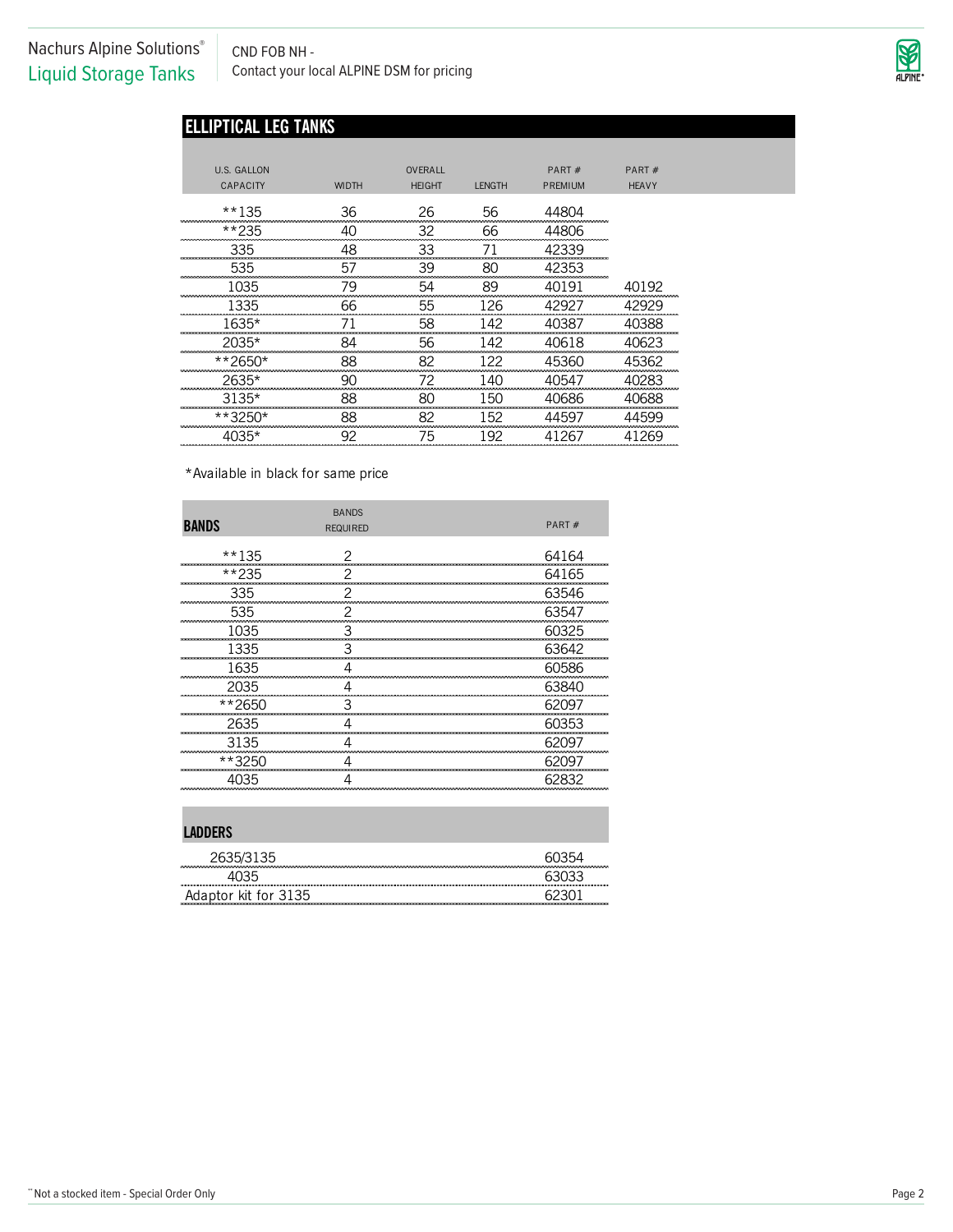CND FOB NH - CND FOB NH -<br>Contact your local ALPINE DSM for pricing

![](_page_4_Picture_2.jpeg)

# **VERTICAL BLACK WATER TANKS**

| U.S. GALLON     |                 | OVERALL       |       |               |  |
|-----------------|-----------------|---------------|-------|---------------|--|
| <b>CAPACITY</b> | <b>DIAMETER</b> | <b>HEIGHT</b> | PART# | COLOR         |  |
| **120           | 38              | 31            | 43858 | <b>BLACK</b>  |  |
| **165           | 31              | 56            | 43864 | <b>BLACK</b>  |  |
| $**220$         | 42              | 44            | 43870 | <b>BLACK</b>  |  |
| **305           | 46              | 50            | 40702 | <b>BLACK</b>  |  |
| **500           | 48              | 73            | 43101 | <b>BLACK</b>  |  |
| 550             | 67              | ΔΔ            | 40703 | <b>BLACK</b>  |  |
| 1100            | 87              | 53            | 40704 | <b>BLACK</b>  |  |
| 1550            | 87              | 67            | 40627 | <b>BLACK</b>  |  |
| 2500            | 95              | 91            | 40631 | <b>BLACK</b>  |  |
| 3000            | 95              | 109           | 40635 | <b>BLACK</b>  |  |
| **5000          | 102             | 152           | 40641 | <b>BI ACK</b> |  |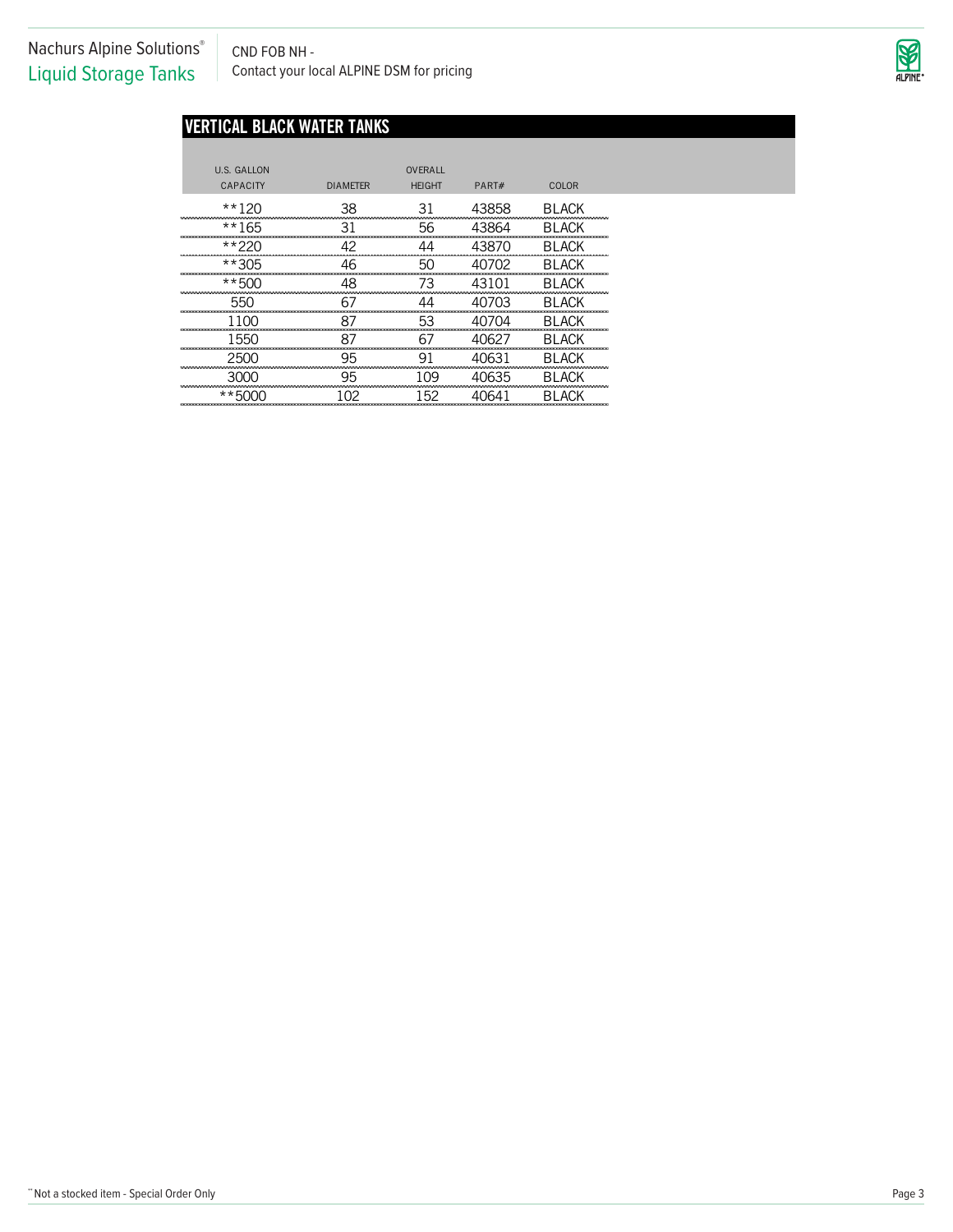CND FOB NH - CND FOB NH -<br>Contact your local ALPINE DSM for pricing

![](_page_5_Picture_2.jpeg)

# **HORIZONTAL LEG TANKS**

| <b>U.S. GALLON</b><br><b>CAPACITY</b> | <b>DIAMETER</b> | OVERALL<br><b>HEIGHT</b> | <b>LENGTH</b> | PART#<br><b>PREMIUM</b> | PART#<br><b>HEAVY</b> |
|---------------------------------------|-----------------|--------------------------|---------------|-------------------------|-----------------------|
| 35                                    | 20              | 23                       | 29            | 45223                   |                       |
| 55                                    | 23              | 26                       | 34            | 41873                   |                       |
| 65                                    | 23              | 26                       | 43            | 45191                   |                       |
| 125                                   | 32              | 35                       | 41            | 40298                   |                       |
| 225                                   | 38              | 41                       | 49            | 40299                   |                       |
| 325                                   | 38              | 43                       | 68            | 40217                   |                       |
| 425                                   | 49              | 54                       | 60            | 42016                   |                       |
| 525                                   | 49              | 54                       | 71            | 40181                   | 40193                 |
| 725                                   | 49              | 54                       | 101           | 40180                   | 40194                 |
| 925                                   | 62              | 65                       | 80            | 45209                   |                       |
| **925 w/sump                          | 62              | 69                       | 80            | 45210                   |                       |
| 1025                                  | 49              | 54                       | 139           | 40089                   | 40131                 |
| 1325                                  | 66              | 70                       | 99            | 41875                   | 41877                 |
| 1625                                  | 63              | 68                       | 139           | 40026                   | 40133                 |
| **1800 2CPT                           | 62              | 68                       | 146           | 42990                   |                       |
| **1800 2CPT w/sump                    | 62              | 68                       | 146           | 42992                   |                       |
| **5025                                | 92              | 96                       | 190           | 41879                   | 41881                 |
| **6025                                | 99              | 106                      | 193           | 44314                   | 44316                 |

|                             | <b>BANDS</b>    |                |                              |
|-----------------------------|-----------------|----------------|------------------------------|
| <b>BANDS</b>                | <b>REQUIRED</b> |                | PART#                        |
| 35<br>-------------------   |                 |                | 60520                        |
| 55                          |                 |                | 61745                        |
| 65<br>--------------------  |                 |                | 61745<br><b>Secondary Co</b> |
| 125<br>-----------------    |                 |                | 61744                        |
| 225<br>------------------   |                 |                | 60478                        |
| 325<br>,,,,,,,,,,,,,        |                 |                | 60478                        |
| 425<br>,,,,,,,,,,,,,,,,,,,, |                 |                | 60057                        |
| 525                         |                 |                | 60057                        |
| 725<br>50000000000000000    | З               |                | 60057<br>---------           |
| 925                         |                 |                | 62852                        |
| 1025<br>5000000000000000000 |                 |                | 60057<br>---------           |
| 1325                        |                 |                | 63282<br>----------------    |
| 1625<br>------------------  |                 |                | 60079<br>---------           |
| **180<br>20000000000        |                 |                | 62852                        |
| **180<br>,,,,,,,,,,,,,,,    |                 | CONNECTING BAR | 63653                        |
| **5025                      |                 |                | 63284                        |
| **6025                      | 5               |                | 64085                        |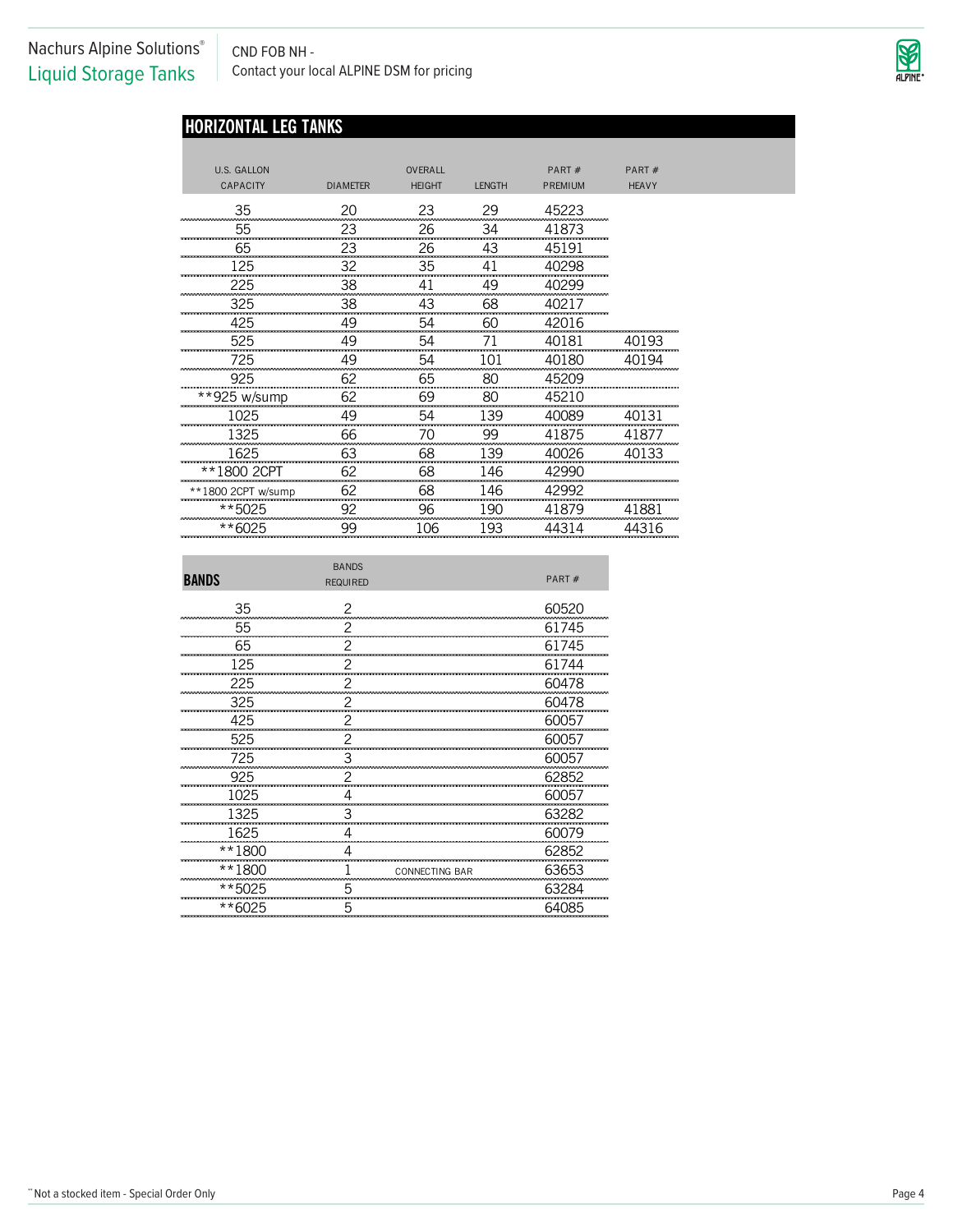CND FOB NH - CND FOB NH -<br>Contact your local ALPINE DSM for pricing

![](_page_6_Picture_2.jpeg)

# **DRAINABLE LEG TANKS**

| U.S. GALLON                            |              | OVERALL       |              | PART $#$ | PART $#$     |
|----------------------------------------|--------------|---------------|--------------|----------|--------------|
| CAPACITY<br>.                          | <b>WIDTH</b> | <b>HFIGHT</b> | <b>FNGTH</b> | PRFMIUM  | <b>HFAVY</b> |
| **1010 horizontal<br><b>CONTRACTOR</b> |              |               |              |          |              |
| **1315 elliptical                      |              |               |              |          |              |
| **1610 elliptical                      |              |               |              |          |              |
| **2010 elliptical                      |              |               |              |          |              |
| **2610 elliptical                      |              |               |              |          |              |
| **つつ<br>: ellintical                   |              |               |              |          |              |

|                   | <b>BANDS</b>    |              |       |
|-------------------|-----------------|--------------|-------|
| <b>BANDS</b>      | <b>REQUIRED</b> |              | PART# |
| **710 horizontal  |                 |              |       |
| **1010 horizontal |                 | SHORT        |       |
| **1010 horizontal |                 | NG           | 1585  |
| **1315 elliptical |                 |              |       |
| **1610 elliptical |                 |              | 62434 |
| **2010 elliptical |                 |              | 63846 |
| **2610 elliptical |                 | <b>SHORT</b> |       |
| **2610 elliptical |                 | I ONG        | 63045 |
| **3210 elliptical |                 | SHORT        |       |
| **3210 elliptical |                 |              |       |

#### **LADDER**

 $*$  2610/3210

| <b>ELLIPTICAL TANKS</b> |              |               |                                    |                              |                                |
|-------------------------|--------------|---------------|------------------------------------|------------------------------|--------------------------------|
| <b>U.S. GALLON</b>      |              | OVERALL       |                                    |                              |                                |
| CAPACITY                | <b>WIDTH</b> | <b>HEIGHT</b> | <b>LENGTH</b>                      | PART#                        |                                |
| 200                     | Δ∩           | 30            | 66                                 | 41252                        |                                |
| 200                     |              | 30            | 66                                 | 41295                        |                                |
| 300                     | 48           | 36            | 70                                 | 40327<br>.                   |                                |
| 300                     |              | 36            | 70                                 | 40720                        |                                |
| 500                     | 5'           |               | 82                                 | 40328                        |                                |
| 500                     | 5            | ΛЛ            | 82<br><b>USA A STATISTICS</b><br>. | 40369<br><b>DE L'ANTIQUE</b> |                                |
| 750                     | 69           | 48            | 88                                 | 40329                        |                                |
| 750<br>.                | GΟ           | 48            | 88<br>.                            | <b>CONTRACTOR</b>            |                                |
|                         | 78           | 55            | 90                                 | 40330<br><b>UNITED</b>       |                                |
|                         | 78           | 55            | ar                                 |                              |                                |
| $**1600$                | 78           | 54            | 138                                |                              | denotes availability in YELLOW |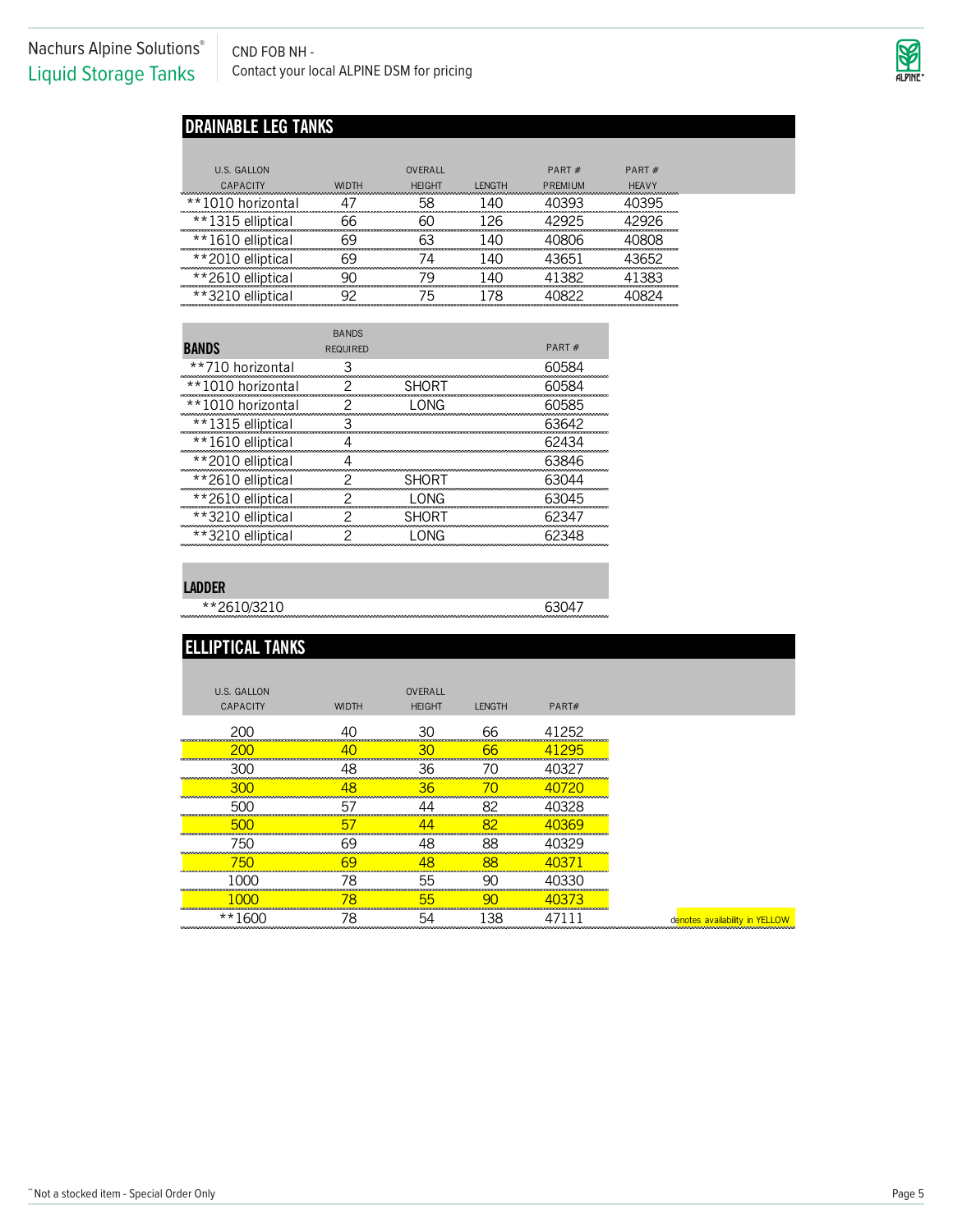CND FOB NH - CND FOB NH -<br>Contact your local ALPINE DSM for pricing

![](_page_7_Picture_2.jpeg)

# **CONE BOTTOM TANKS**

| U.S. GALLON         |                 | <b>OVFRAIL</b> | PART#          | PART#        |
|---------------------|-----------------|----------------|----------------|--------------|
| <b>CAPACITY</b>     | <b>DIAMETER</b> | <b>HEIGHT</b>  | <b>PREMIUM</b> | <b>HEAVY</b> |
| 175 w/poly stand    | 43              | 49/9           | 60113          |              |
| 300 w/poly stand    | 49              | 61/9           | 62343          |              |
| 310 w/poly stand    | 43              | 72/9           | 62441          |              |
| 500 w/poly stand    | 49              | 87/9           | 40289          |              |
| **1050              | 72              | 75             | 40356          |              |
| 1050 w/poly stand   | 73              | 86/11          | 40359          |              |
| $**1600$            | 88              | 84             | 40817          | 40819        |
| 1600 w/poly stand   | 89              | 96/11          | 40813          | 40815        |
| **2500              | 95              | 105            | 40066          | 40129        |
| 2500 w/poly stand   | 96              | 116/10         | 40672          | 40674        |
| **3000              | 95              | 123            | 40170          | 40172        |
| **3000 w/poly stand | 96              | 134/10         | 40797          | 40799        |
| **5500              | 119             | 148            | 40549          | 40316        |
| **6000              |                 | 195            | 40931          | 40933        |
| **7500              | 141             | 149            | 40551          | 40409        |

#### **METAL STANDS**

| _______________________ | ,,,,,,,,,,,,,,,,,,,,,,,,,,,,,,,,,,, |
|-------------------------|-------------------------------------|
|                         |                                     |

| <b>PICK UP TRUCK TANKS</b>   |             |               |               |                                          |
|------------------------------|-------------|---------------|---------------|------------------------------------------|
|                              |             | <b>BOTTOM</b> |               |                                          |
| U.S. GALLON                  | TOP WIDTH   | <b>WIDTH</b>  | OVERALL       |                                          |
| CAPACITY                     | OR DIAMETER | OR DIAMETER   | <b>HEIGHT</b> | PART $#$                                 |
| 210<br>,,,,,,,,,,,,,,,,,,,,, | 60/51       |               | 29            | ,,,,,,,,,,,,,,,,,                        |
| **305                        | 6ſ          | 1Я            | 30            |                                          |
| <br>325                      | <br>GΩ      | 49            | 33            | ,,,,,,,,,,,,,,,,,,,,,,,,,,,,,,,<br>ы<br> |
| 25<br>.                      |             | ЛO            | 39            |                                          |
|                              |             |               |               |                                          |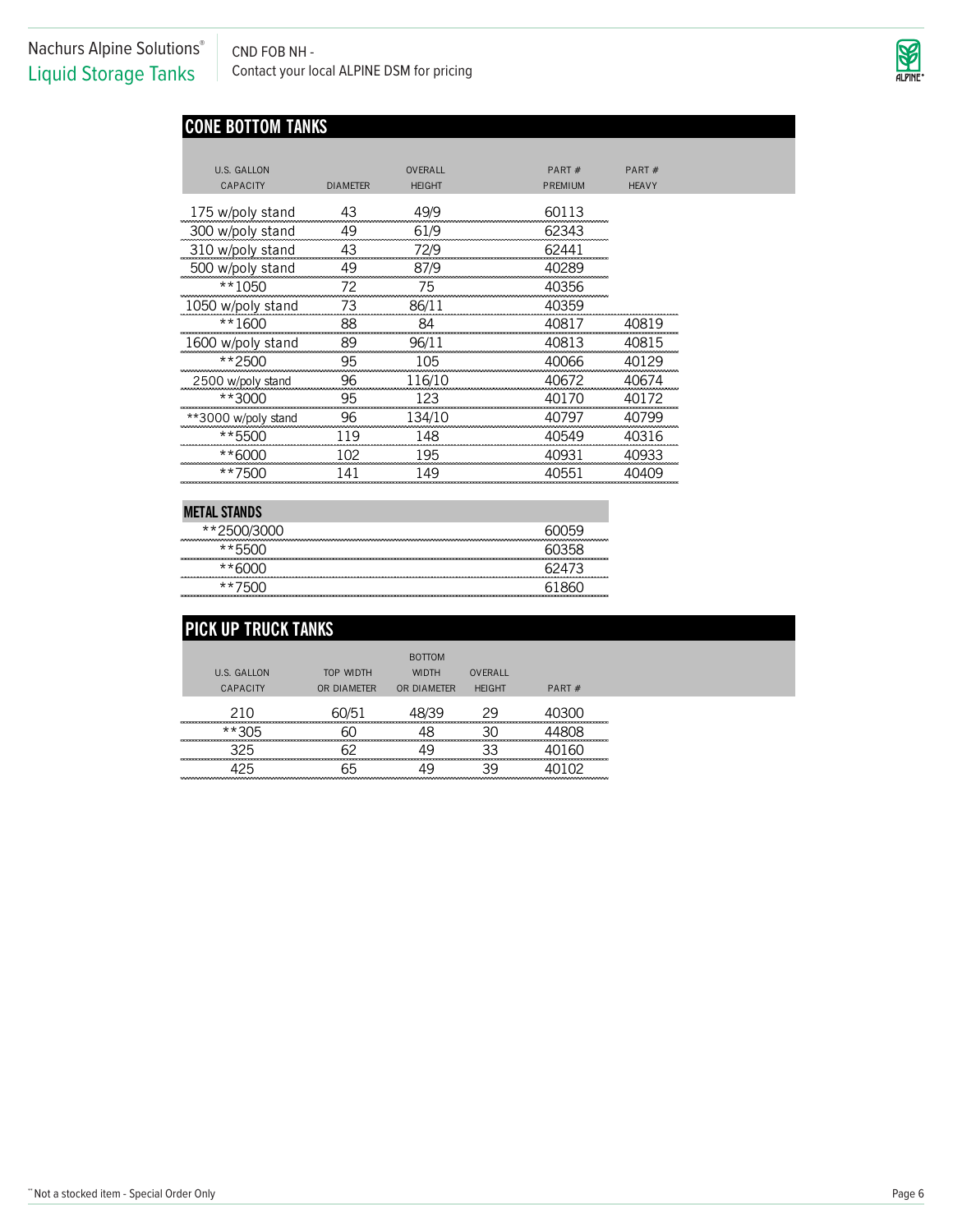CND FOB NH - CND FOB NH -<br>Contact your local ALPINE DSM for pricing

![](_page_8_Picture_2.jpeg)

# **APPLICATOR TANKS**

| U.S. GALLON                                      |                               | OVERALL                  |                                     |                              |                                |
|--------------------------------------------------|-------------------------------|--------------------------|-------------------------------------|------------------------------|--------------------------------|
| <b>CAPACITY</b>                                  | <b>DIAMETER</b>               | <b>HEIGHT</b>            | <b>LENGTH</b>                       | PART#                        |                                |
|                                                  |                               |                          |                                     |                              |                                |
| 30<br>,,,,,,,,,,,,,,,,,,,,,,,,,,,,,,             | 23<br>an an an an an an an an | 26<br>--------           | 21<br>-------------                 | 41799                        |                                |
| 55                                               | 23                            | 27                       | 34                                  | 45193                        |                                |
| LOC                                              | 24                            | 28                       | 57                                  | 60204                        |                                |
| $\alpha$                                         | 24                            | 28                       | 5.                                  |                              |                                |
|                                                  | ЗС                            | 34                       |                                     | 45053                        |                                |
|                                                  | www.com.com<br>30             | 34                       | <u>നാവസാന സാധാരണനായ സാധാര</u><br>4. | 727<br>40                    |                                |
| . <u>ಕಾರಿನ ಕಾರಿನ ಕಾರಿನ ಕಾರಿ</u> ನ ಕಾರ<br>50      | 32                            | ,,,,,,,,,,,<br>35        | 46                                  | <u> ಸಾಮಾನ್ಯ ಸ</u><br>451     |                                |
| mananan mananan a<br>ы                           |                               | www.common.com<br>35     | -----------------<br>46             | 40728                        |                                |
|                                                  | 32                            | 35                       | 62                                  |                              |                                |
| ------------<br>200                              | 32                            | 35                       | 62                                  | -------<br>10598             |                                |
| 200                                              | 38                            |                          | 47                                  | 45061                        |                                |
| omoromoromor<br>200                              | 38                            | <u>oo moo moo moo mo</u> | 47                                  | <b>CONTRACTOR</b><br>45190   |                                |
| . <mark>ರಂಗದ ಸಂಪರ್ಕರ ಸದಸರ ಸಂಪರ್ಕ</mark> ರ<br>300 | 38                            |                          | 68                                  | -------<br>40135             |                                |
| .<br>300                                         | 38                            | manananananananan        | www.communication.com<br>68         | 40729                        |                                |
| <del>.</del>                                     |                               | 45                       |                                     | <b>Brown Common</b><br>40137 |                                |
| 400                                              | 42                            | 45                       | 74                                  | 40833                        |                                |
| 50C                                              | 48                            | 51                       | 75                                  | <b>CONCRETE DE</b><br>40274  |                                |
| <b>CONTINUES IN THE REAL</b><br><b>500</b>       | 48                            | 51                       | 75                                  | <b>CONTRACTOR</b><br>40900   | denotes availability in YELLOW |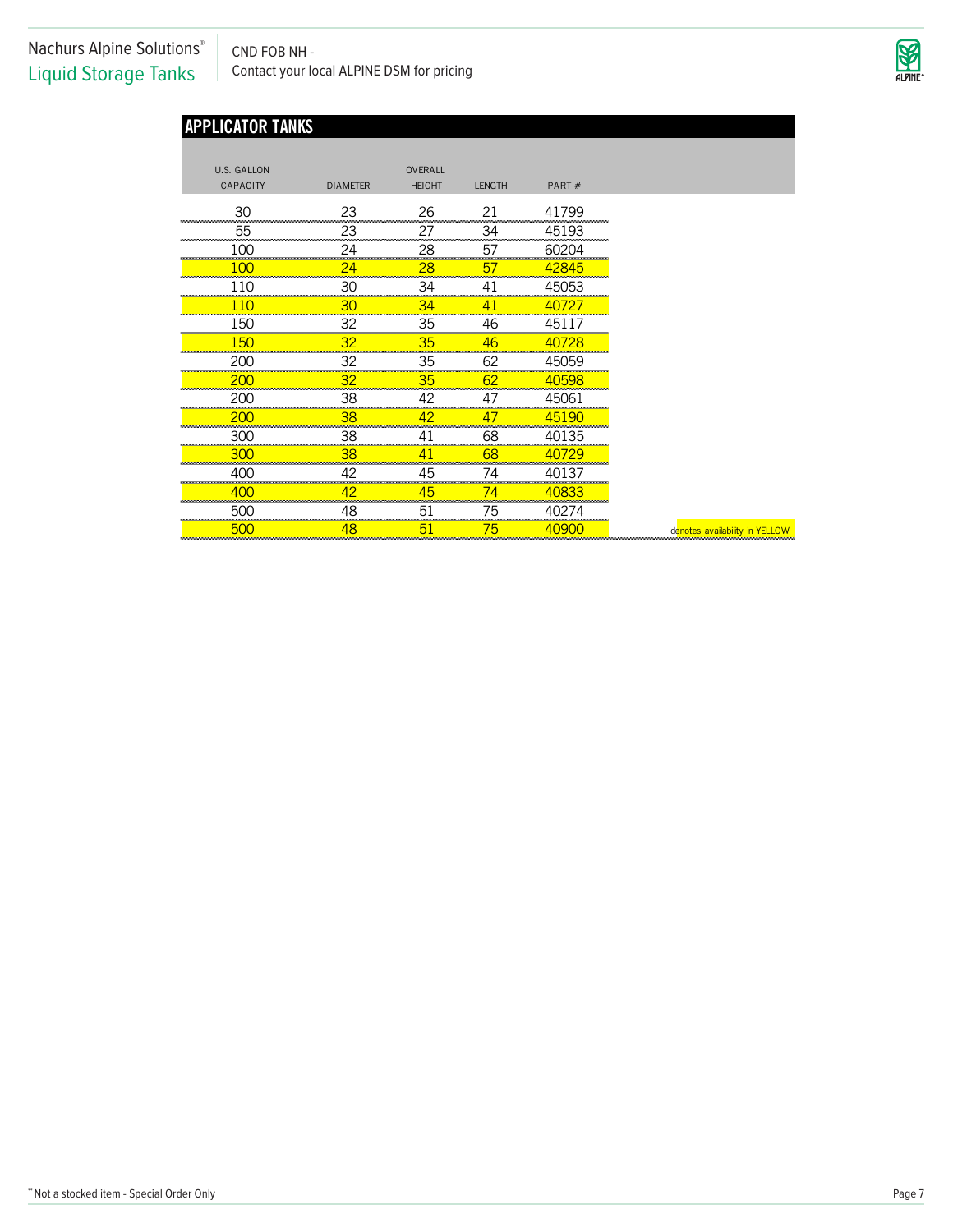CND FOB NH - CND FOB NH -<br>Contact your local ALPINE DSM for pricing

![](_page_9_Picture_2.jpeg)

# **INDUCTOR TANKS**

| U.S. GALLON |                 | <b>OVERALL</b> |       |
|-------------|-----------------|----------------|-------|
| CAPACITY    | <b>DIAMETER</b> | <b>HEIGHT</b>  | PART# |
| 15          | 19              | 23             | 60214 |
| 15          | 24              |                | ĥЛ    |
|             | 2Δ              | 28             | 65    |
| 35          | 23              |                |       |
|             |                 |                | 历     |
|             | 2Δ              | ◠              | ุคค   |
|             |                 |                |       |

#### **METAL STANDS**

| 15 | 19" diameter | 13          |
|----|--------------|-------------|
|    | 23" diameter |             |
|    | 31" diameter |             |
|    | 24" diameter |             |
|    | 32" diameter | X05032CBS80 |
|    |              |             |

# **TOTAL DRAIN TANKS**

| U.S. GALLON     |              | OVERALL       |               |          |  |
|-----------------|--------------|---------------|---------------|----------|--|
| <b>CAPACITY</b> | <b>WIDTH</b> | <b>HEIGHT</b> | <b>LENGTH</b> | PART $#$ |  |
| ∽               |              | 18            |               | 19391    |  |
|                 |              |               |               |          |  |
|                 |              | 后             |               |          |  |

# **SPECIALTY TANKS**

| U.S. GALLON          |              | <b>OVERALL</b> |                |       |
|----------------------|--------------|----------------|----------------|-------|
| CAPACITY             | <b>WIDTH</b> | <b>HFIGHT</b>  | <b>I FNGTH</b> | PART# |
| 250 free standing    | 29           | 40             | 62             | 42337 |
| 300 free standing    | 29           | 50             | 66             | 44330 |
| 400 free standing    | 29           | 70             | 66             | 43856 |
| 500 free standing    | 31           | 70             | 74             | 43616 |
| **750 free standing  | 35           | 85             | 82             | 44310 |
| **1000 free standing | ⊿∩           | 89             | 92             | 44045 |
| 1275 low profile     | 84           | 36.            | 126            | 43011 |
| 1600 low profile     | 84           | 42             | 126            | 43013 |
| 2400 box             | qη           | 53             | 150            | 40912 |
| 275 cagetainer       | 49           | 41             | 48             |       |

# **SPOT SPRAYERS**

| GALLON   |              | <b>OVERALL</b> |                |          |  |
|----------|--------------|----------------|----------------|----------|--|
| CAPACITY | <b>WIDTH</b> | <b>HFIGHT</b>  | <b>I FNGTH</b> | PART $#$ |  |
|          |              | ∽              |                |          |  |
|          |              |                |                |          |  |
|          |              |                |                |          |  |